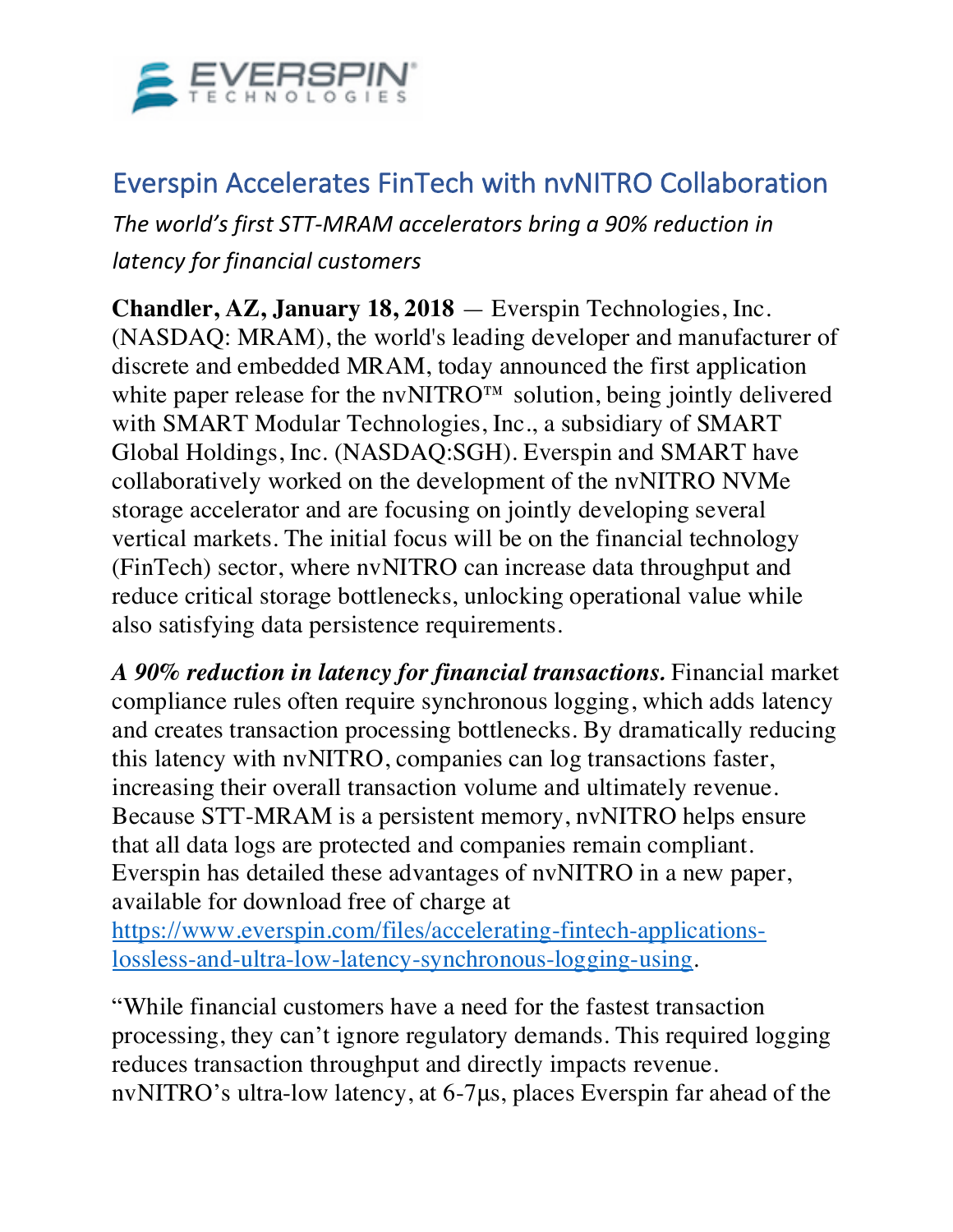

competition in driving value for FinTech customers," stated Pat Patla, Senior Vice President of Marketing at Everspin.

"The strategic shift in our engagement with SMART Modular Technologies has brought about the focus and collaboration needed to deliver such market changing value" said Kevin Conley, Everspin President and CEO. "Everspin's proficiency in developing the latest MRAM technology joined with SMART Modular's product and sales expertise creates a potent combination."

"With over 3 decades of experience in delivering enterprise-grade memory, storage and hybrid solutions to tier-one OEMs worldwide, SMART is well positioned to work with Everspin in launching this new and disruptive persistent memory solution," commented Mike Rubino, Vice President of Worldwide Engineering of SMART Modular Technologies. "The nvNITRO offers exceptional performance benefits for the FinTech sector as well as other markets where the ultra-low latency and non-volatility of STT-MRAM can relieve critical data processing bottlenecks."

With the first evaluation cards currently in the hands of customers today, both companies are putting forth a concerted effort towards the financial sector as the benefit of low-latency MRAM solutions are clearly evident to FinTech companies.

## **About Everspin Technologies**

Headquartered in Chandler, Arizona, Everspin Technologies, Inc. is the worldwide leader in designing, manufacturing, and commercially shipping discrete and embedded Magnetoresistive RAM (MRAM) into markets and applications where data persistence, performance, and endurance are paramount. With over 70 million MRAM products deployed in data center, cloud storage, energy, industrial, automotive, and transportation markets, Everspin has built the strongest and fastest growing foundation of MRAM users in the world. For more information, visit www.everspin.com.